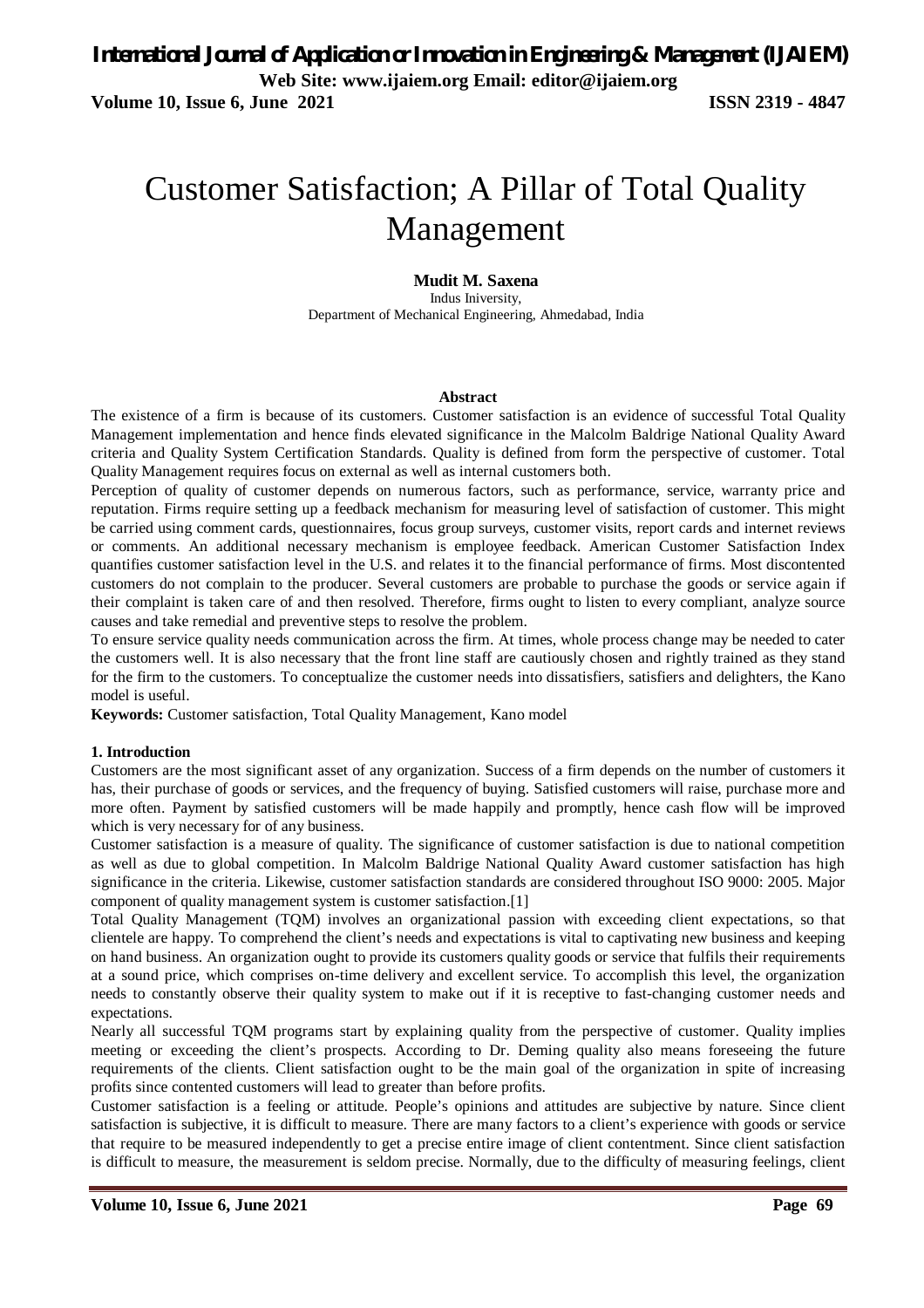#### **Volume 10, Issue 6, June 2021 ISSN 2319 - 4847**

contentment strategies are developed around clearly stated, logical customer opinions, and the emotional issues of a purchase are disregarded. This can be a costly mistake.

Two different types of customers are external and internal. An external customer can be defined as the one who uses the goods or service, the one who buys the goods or service, or the one who influences the sale of the product or service. An external customer be present outside the organization and generally categorized into three groups: current, prospective, and lost customers. Each group provides important information about customer satisfaction for the organization. All members of staff in the organization must know how their job improves the full satisfaction of the external customer. Performance ought to be constantly enhanced in order to maintain previous clients and to add new clients.

An internal customer is also very important. Every function, whether it be engineering, order processing, or production, has an internal customer ; each receives a product or service and, in exchange, provides a product or service. Each person in a process is considered a customer of the previous operation. Objective of each worker is to ensure that the quality meets the expectations of the next person. When it occurs in the whole manufacturing, sales, and distribution chain, the satisfaction of the external customer ought to be certain. Every process has outputs, which are used by internal or external customers, and inputs, which are made available by internal or external suppliers. Each person does work that renders some product or service which is used by next customer.

Fundamental concept of TQM is a firm focus on clients, both internal and external. Nearly all employees be acquainted with the external customer but may not think of other workers as internal customers of their output.

In the ideal organization, each worker would have direct contact with customers and be effectual at meeting their requirements. Yet actually most employees are protected from customers by organizational layers. For instance, the first-line supervisor in a computer company could never speak with the person who purchases and depends on the firm's product. Yet, that supervisor and numerous other workers who do not have direct contact have to still contribute to the businessperson's contentment.

The rule for successful internal customer/supplier relationships differs. It forever starts with people putting their internal customers three basic questions:[2]

- 1. What do you need from me?
- 2. What do you do with my output?
- 3. Are there any gaps between what you need and what you get?

The head's role is to get work through the internal customer-supplier chain by helping workers guarantee that the last product or service completely convinces the end client. In place to strive for individual objectives, each individual or group ought to recognize and convince the internal customer(s) while developing a team effort where every people help the firm. Every section has to determine what activities are significant to external and internal customers both and control quality at every step. It is the basic need of all quality management systems to ensure that the external customer's requirements are sufficiently documented. Likewise, the firm have to document clearly what each internal customer be expecting.

#### **2. Customer's view of Quality**

The fundamental perception of the TQM thinking is incessant process improvement. This concept entails that there is no acceptable quality level since the client's requirements, values, and hopes are constantly changing and getting more demanding.

Prior to buying a product or service, a number of people check he rating in consumer magazines. All through the period 1980 to 1988, the quality of the product and its performance ranked first, second was price , and third was service. During the period 1989 to 1992, goods quality was he most important factor, but service ranked above price in importance.

Following ranking were shown by American Society for Quality (ASQ) survey on end user views of significant factors that influenced purchases.

- 1. Goods and service Performance
- 2. Product or Service Features
- 3. Customer Service
- 4. Product Warranty
- 5. Product Price
- 6. Company/product Reputation

The elements of performance, features, service, and warranty are ingredients of the product or service quality; hence, it is obvious that goods quality and service are more significant than price. Yet this information is s per the retail customer, it is found, to some degree, to be right for the business customer too.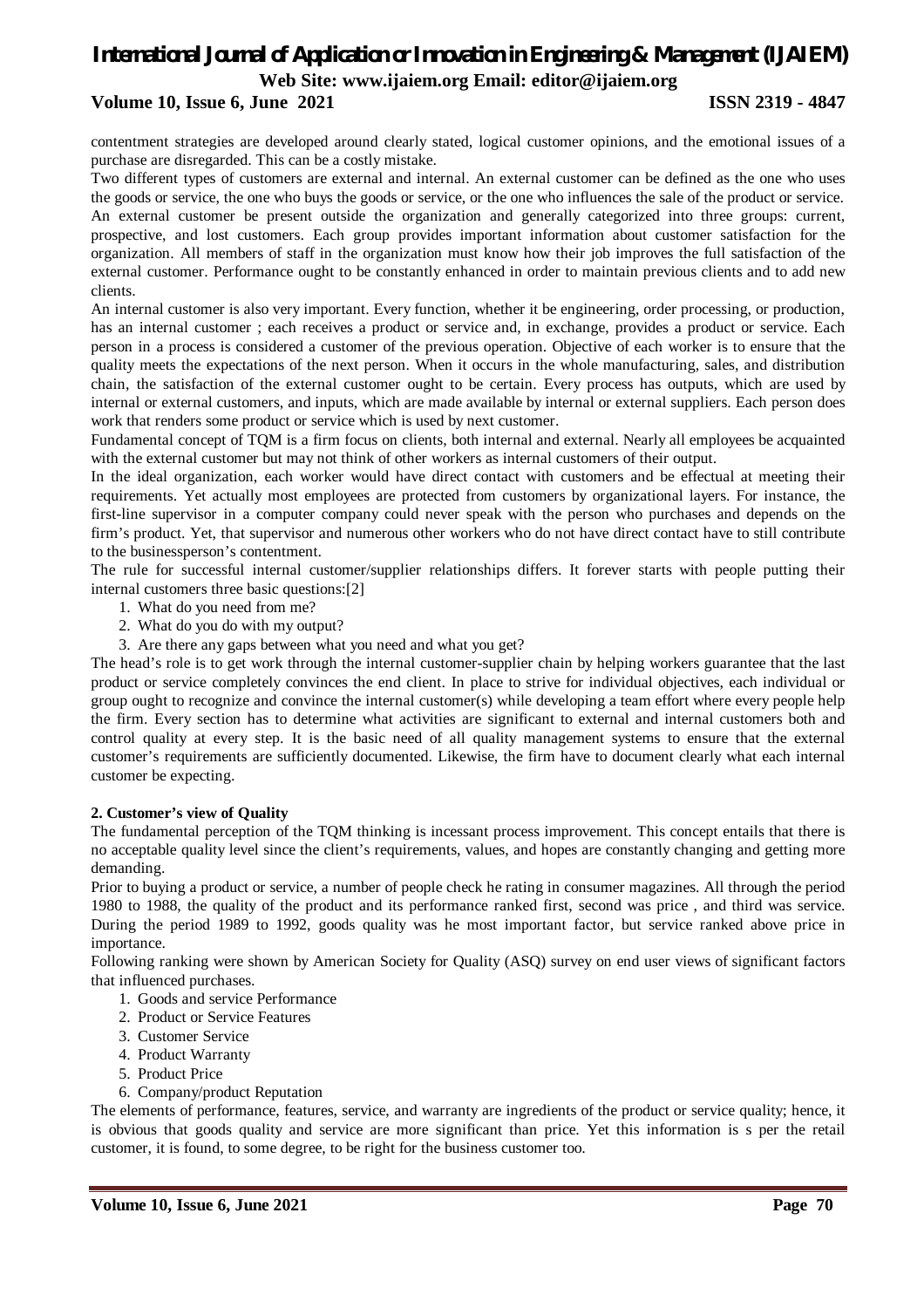#### **Volume 10, Issue 6, June 2021 ISSN 2319 - 4847**

### **2.1 Goods and Service Performance**

Performance means "fitness for use" which indicates that the goods and service is prepared for the client's use at the time of sale. Further considerations are (1) availability, which is the likelihood that a product will function when needed; (2) reliability, which is freedom from failure with time; and (3) maintainability, which is the easiness of keeping the product operational.

#### **2.2 Product or Service Features**

Particular features or attributes of a product or service are psychological, time-oriented, contractual, ethical, and technological. Features are less important characteristics of the product or service. For instance, the main function of an automobile is carrying, whereas a car stereo system is a feature of vehicle.

#### **2.3 Customer Service**

Stress on customer service is rising as a technique for organizations to provide the customer-added value. Though, customer service is an intangible it is made up of many small things, all geared to changing the customer's perception. Intangible characteristics contribute greatly to customer satisfaction. Excellent customer service is different from and more complicated to achieve than excellent product quality. Firms that stress service keep looking for the ways to serve their clients in a better way, even if their clients are not making complaints.

#### **2.4 Product Warranty**

The product warranty is a promise of a quality product backed up by a assurance of client contentment. It too stands for a public commitment to guarantee a level of service enough to please the client. A firm has to identify the characteristics of product and service quality and the importance the customer attaches to each of those characteristics. A warranty produces feedback by providing information on the product and service quality. It also forces the firm to build up a remedial action system. The warranty gives confidence to customers to buy a service by reducing the risk of the purchase conclusion, and it produces more sales from existing customers by improving loyalty.

#### **2.5 Product Price**

To obtain value customer is ready to pay a higher price. Customers are continually assessing one company's products and services against those of its rivals to find who provides the better value. Each customer's concept of value is continually changing in highly-competitive environment. Continuing efforts must be made by everyone having contact with clients to identify, verify, and update each customer's perception of value in relation to each product and service.

#### **2.6 Company/Product Reputation**

Full customer satisfaction is dependent on, not just the product but the total experience with the company. Customers are ready to pay a premium for a recognized or trusted brand name and time and again become permanent customers. Customer retention is a significant economic strategy for any firm. Yet it is hard for a firm to quantify enhanced customer satisfaction, it is quite easy to quantify growth in retention of customer. Investment in customer retention may be added effectual bottom-line approach than focusing on lessening operational costs. An efficient marketing retention procedure is obtained by using feedback from information gathering tools.

#### **3. Customer Feedback**

Feedback of customer ought to be constantly begged and watched. Customers change constantly. They change their thoughts, their prospects, and their suppliers. Customer feedback is a continuing and dynamic inquiring of the minds of the customers. Feedback enables the organization to:

- Find out customer discontent.
- Find out comparative priorities of quality.
- Evaluate performance with the competition.
- Recognize customers' needs.
- Decide opportunities for betterment.

In service industries, like insurance and banking, customer feedback has become very significant to drive novel product development. There are plans to recognize and examine errors, take remedial action, and make continuing improvements. Successful firms take the time to pay attention to the voice of the customer and provide for that information reverse to the idea phase. Consideration to the customer's voice can be made by many information gathering tools. The most important ones are comment cards, questionnaires, focus groups, toll-free telephone lines, customer visits, report cards, the Internet, employee feedback, mass customization and the American Customer Satisfaction Index.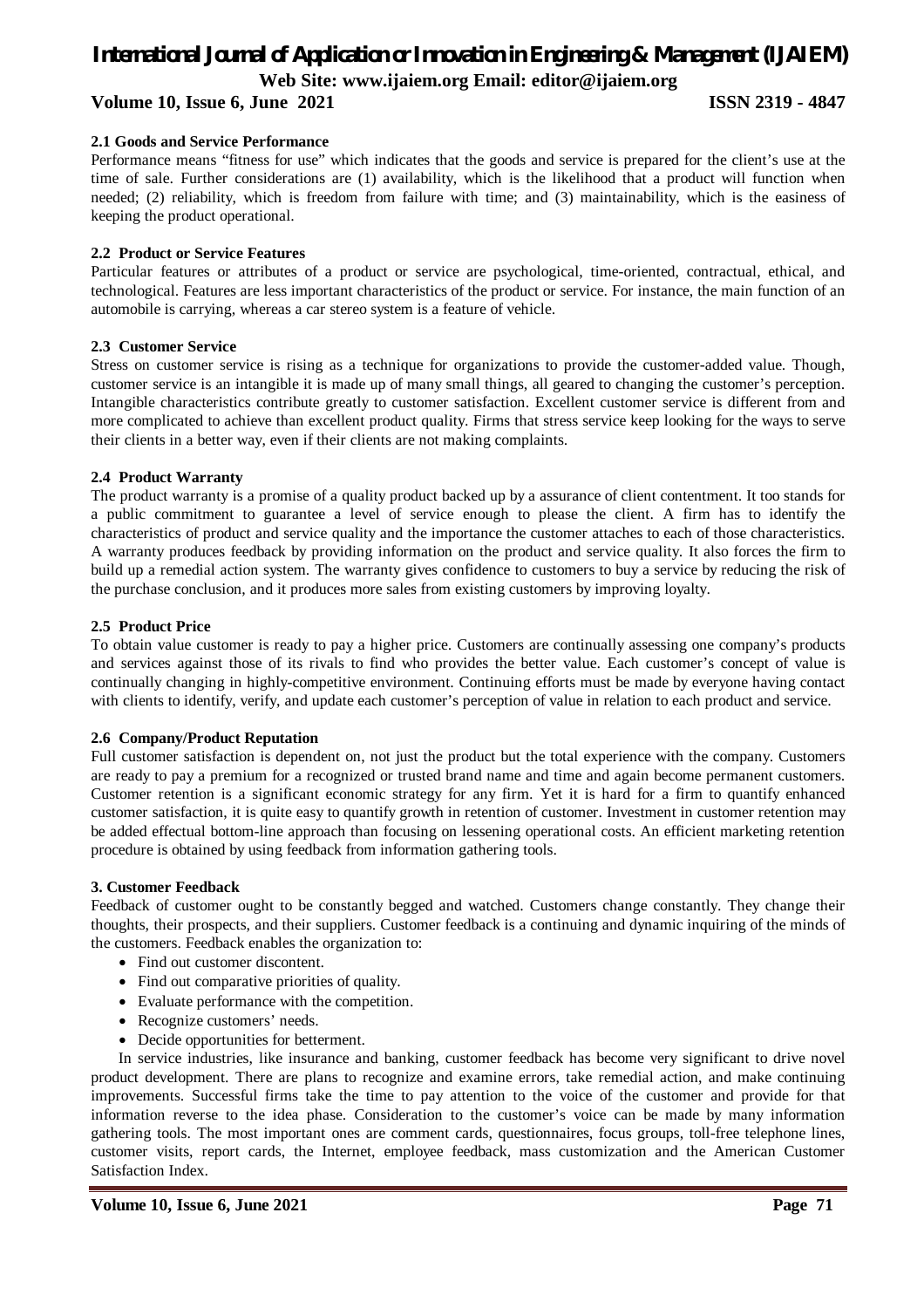**Volume 10, Issue 6, June 2021 ISSN 2319 - 4847** 

#### **3.1 Customer Comment Card**

It is an inexpensive method of receiving response from clients. It can be attached to the warranty card and incorporated with the product at the time of buying. The aim of the card is to obtain simple information, such as name, address, age, occupation, and what influenced the client's choice to purchase the product. Though, there is very little motivation for buyers to reply to this type of card, and the quality of the response may not give a correct gauge of client's feelings. Usually, clients respond only if something fantastic or terrible has happened. Restaurants and hotels provide them at the ends of tables and in hotel rooms. They can even be found on the bottom of restaurant sales receipts. Often, free meals or hotel stays are provided to rectify a poor experience noted on a comment card. Free meals and hotel stays can generate significant customer loyalty provided the organization also fixes the problem.

#### **3.2 Customer Questionnaire**

A questionnaire is a technique for getting views and perceptions about an organization and its goods and services. It can be expensive and lengthy. Surveys may be done by mail or telephone. By questionnaires, the client is asked to provide answers regarding the quality of products and services. Usually surveys ask the customer to grade the question on a one-to-five scale or a one-to-ten scale, where the highest number typically has a narrative like "highly satisfied." One of the cause the one-to-five or one-to-ten scale is used is because it effortlessly produces a metric. Yet the "1 to 5" scale is a usual way to surveys, it perhaps is not completely effective. Thorough and most useful information may be gathered from a mail survey, the results are normally not representative of a usual population. This result happens since the only person who will take the time to fill out a survey are those who feel very strongly about a subject and, therefore, may be biased. To further improve a mail survey, the survey may be followed up with a phone call to non responders. Prior to data are collection, one should know how to analyze and use the data.

Customer satisfaction surveys ought to be reactive to the management of customer relationships. "Customer satisfaction survey respondents are more than survey participants, they are cherished customers of an organization. Their relationship with the organization should be strengthened as a result of the survey, not taxed."[3]. Investigations ought to focus on what is within the client's abilities or desires to achieve since surveys do elevate customers' expectations. Raising hopes and then doing nothing only dissatisfy customers. There are different categories of questions that provide different types of information. For instance, a question that begins with "Do you like Chinese food?" provides information on a customer's feelings or attitudes, whereas a question that asks, "How often do you dine out?" provides information on a customer's behavior.

Information about a customer's acquaintance about the product can be acquired by a question that has only one correct answer. The kind of question raised will conclude the type of information expected. The more specific the question, will provide the right answer. A more customized question gives the customer a focus for the kind of information in which you are interested. Questions ought to be cautiously crafted so that the marketing people do not foul the questions with their own idea. In short, how the information is going to be used will decide how the questions will be raised. The customers in a sample ought to be selected to best correspond to the population so that conclusions can be made concerning the population. Customer surveys ought to measure also a customer's outlooks of the competitor's performance. Further step is to filter through all the information to obtain to the helpful information. The gathered information must be turned into actionable information. The survey analysis must also suggest the magnitude of the customer base at risk and the revenue implication of functioning. The concluding analysis should give way a precise course of action. Another method of managing a survey engages telephone to the customers.

#### *3.3* **Customer Focus Groups**

A popular way to obtain feedback is focus groups, but they may be very costly. Focus groups are quite effective for getting information on customer expectations. A group of customers is gathered in a conference room to reply a series of questions. These carefully prepared questions are asked by an expert arbitrator, who investigates into the participants' thoughts, ideas, perceptions, or comments. Meetings are planned to concentrate on current, proposed, and future products and services. As an encouragement to participate, these people are reimbursed in some way. Imprint analysis is an up-and-coming method used in focus groups. It is a nice way to obtain the inherent feelings connected with a product or service. Imprint analysis aids in comprehending the human emotions concerned in a buying decision. From customer questionnaires feelings are not as easily acquired, since customers often suppress information on surveys. In understanding the people's emotions involved in a buying decision Imprint analysis is helpful. For illustration, a big ice cream company found through customer satisfaction surveys that their customers sought to eat healthier. Prior to implementing a line of low fat ice cream, the firm determined to do an imprint analysis. The imprint analysis revealed that these customers would eat low fat ice cream and take away themselves of desserts throughout the week. But, on the weekends, these people hunted a super rich ice cream, having more fat than any ice cream existing in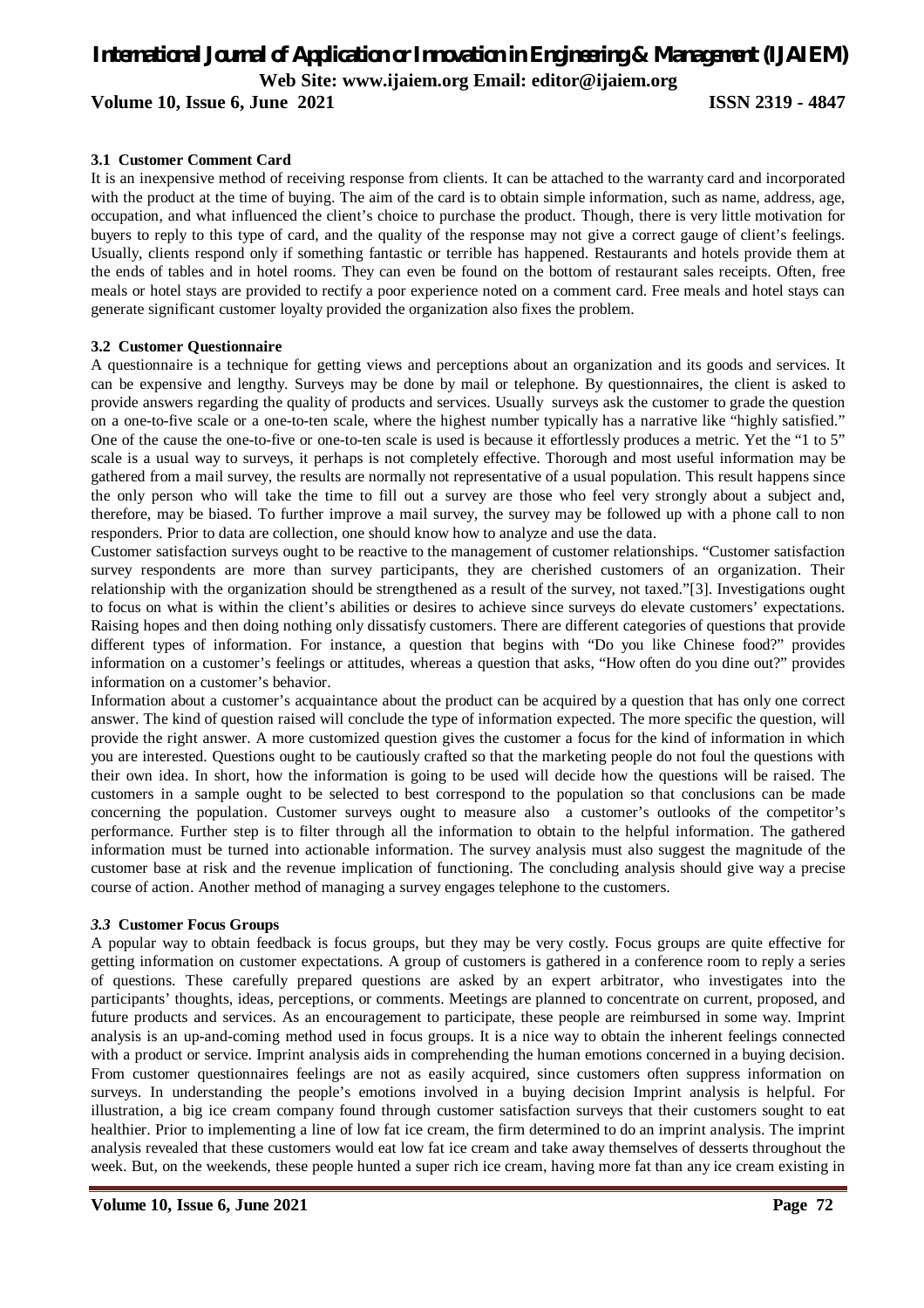#### **Volume 10, Issue 6, June 2021 ISSN 2319 - 4847**

the market. The ice cream company launched a new, full fat and extra creamy ice cream and sold it at a more cost. Their market share increased significantly, creating many loyal customers due to the extra insight that the imprint analysis provided.[4]

### **3.4 Feedback by Toll-Free Telephone Numbers**

Toll-free telephone numbers are a useful technique for getting complaint feedback. Firms can react faster and more inexpensively to the complaint. Toll-free numbers are in use by at least 50% of all organizations with considerable sales. Execution of toll-free numbers has improved extremely in India and many other developing countries. Nowadays mobile networks are broadly used for marketing and mass communication.

## **3.5 Visit to Customers**

Another way to gather information is to visits to a customer's place of business. A firm can proactively watch its product's performance while it is in use and hence identify any particular or frequent problems. Top managers ought to be involved in such visits and not hand over them to other person. It is a nice initiative to take operating personnel along with them so they observe directly how the product is performing. The firm ought to constantly keep informed about latest developments in the customer's industry by reading their journals and attending their conventions. Brainstorming sessions with the customers about future products and services ought to be done at the regular interval.

#### **3.6 Customer Report Card**

Report card is one more very effective information-gathering tool. It is regularly sent to customers on a quarterly basis. The data are analyzed to find out areas for upgrading. For illustration, the University of California uses a report card to grade the quality of campus business services, such as the payroll department and the bookstore.[5]

#### **3.7 The Computers and Internet**

Managers can also watch discussions taking place on the Internet to find out customers point of view about their products. Internet users often ask for advice concerning their day to day activities or activities linked to definite interests, hobbies, or sports. Messages that put side by side a company's products with those of its rivals can be explored. Observing Internet conversations is timely, the cost is negligible, and it can be a basis of innovative ideas. Also there are internet sites that receive consumer complaints and compliments about businesses and give organizations grades depending on their percentage of complaints to compliments. The organization's web page also provides an easy method for clients to e-mail the company with their opinion on the firm's goods and services. Monitoring Internet conversations is timely, the cost is minimal, and it can be a source of creative ideas. One of the drawbacks of monitoring Internet conversations, however, is that the conversations can be unfocused.[6]

Computers can be employed to find patterns in seemingly disordered data. For example, the sales data from a general store chain showed that the peak hours for selling diapers and beer were the same. The diapers were put next to the beer and sales increased for both.[7]

#### **3.8 Feedback of employees**

Employees are time and again an unexploited information source. Firms are listening to the external customer but not listening to employees. Employees can present insight into setting that inhibits service quality in the firm. Worker groups can suggest ideas to give solutions to problems that are identified by customers. Customer research reveals what is occurring while employee research discloses why it is occurring.

Employee feedback should be proactively solicited, instead of checking the wooden suggestion box once a year.[8] . For instance, Chrysler regularly surveys employees for issues, because workforce surveys are timely evaluated in regard to customer surveys. When employees have low morale, then they cannot offer superior service. Chrysler needs that management share the survey results with employees and uses the findings to make considerable alterations.

#### **3.9 Product Mass Customization[20]**

Mass customization is a method to offer variety at a reasonable cost. Mass customization is a straight consequence of improvements made in production, such as flexible manufacturing technologies, just-in-time systems, and cycle time reduction. Customers decide which type of seat coverings, color, and stereo system they desire. Mass customization is now also employed in many other industries. Modular furniture is a customized product at the delivery stage. Diverse customers can adapt modular furniture to meet up their varying requirements long after the original purchase. In mass customized products the voice of the customer can be captured by means of the hard data of what the customer purchased instead of what the customer was thinking about purchasing. The information concerning to customer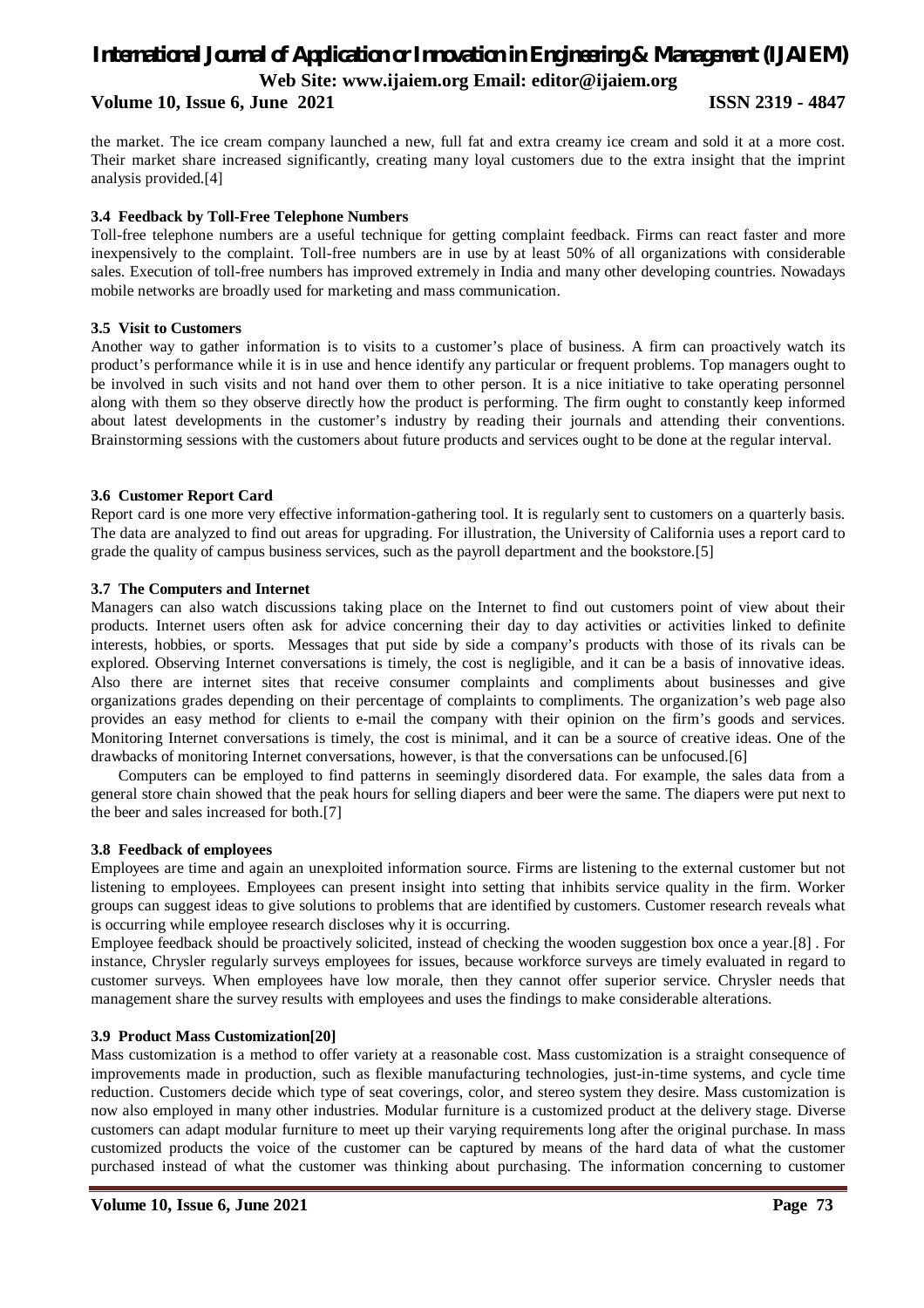#### **Volume 10, Issue 6, June 2021 ISSN 2319 - 4847**

satisfaction is acquired from mass customization can be employed to offer more standardized products. However, the voice of the customer provides no information about the non-buying customer.

#### **3.10 The American Customer Satisfaction Index[21]**

Established in 1994; The American Customer Satisfaction Index (ACSI), is a joint project between the University of Michigan and the American Society for Quality, quantifies quality and customer satisfaction and relates them to companies' monetary performance. Companies can currently measure the value that improved customer satisfaction adds to the bottom line. ACSI looks at goods sold in the United States and not just those manufactured in the United States. In this mode, the quality of goods of United States is compared to international quality of goods.

#### **4. Customer Satisfaction Surveys of Indian Companies**

In automotive customer satisfaction Maruti has been ranking highest with authorized dealer service in India for nine successive years. This survey gives satisfaction among vehicle owners who visited their authorized dealership service station for maintenance or repair work for the duration of the first 12 to 18 months of ownership, which in general corresponds to the warranty period. Generally, satisfaction is determined by probing seven measures: problems experienced; service quality; user-friendly service; service advisor; service initiation; service delivery; and service experience. Ford models rank highest in the entry midsize and SUV segments and Toyota models rank highest in the premium midsize and MUV/MPV segments according to 2009 J. D. Power Asia Pacific India Vehicle Dependability Study. Honda and Maruti models also got highest-ranking attainments in other sectors. The study, which measures the dependability of three-year-old vehicles, ranks vehicles in 10 segments and examines more than 150 problem symptoms across nine categories: vehicle exterior; driving experience; features, controls and displays; audio and entertainment; seats; heating, ventilation and cooling (HVAC); vehicle interior; engine; and transmission. Overall, dependability is based on the number of problems reported per 100 vehicles, with lower scores indicating a lower rate of problem incidence and higher long-term vehicle quality. According to the J. D. Power Asia Pacific 2009 India Original Equipment Tire Customer Satisfaction Index (TCSI), J. K Tyre ranks highest in customer satisfaction with original equipment tires in India. According to the J. D. Power Asia Pacific 2009 India Auto Insurance Customer Satisfaction Index (AIS), ICICI Lombard ranked highest in customer satisfaction with auto insurance providers. The inaugural study measures auto insurance policy holder experiences with their primary insurers. Customer satisfaction is measured across six factors: interaction; claims; product/policy offerings; renewal/purchase of policy; billing and payment process; and premium/price for coverage offered. The Oriental Insurance follows closely in the rankings with 772. Overall, satisfaction across the industry averages 761.[9]

#### **5. By means of Customer Complaints**

Yet complaints are reactive, they are very imperative in getting data on customer observations. A displeased customer can simply turn out to be a gone customer. Many firms use customer unhappiness as the main measure to evaluate their process upgrading efforts. Normally, displeased customers change to a competitor and don't comment. Hence, the customers who don't complain be supposed to worry a firm the most. The usual firm takes its client base for granted, thnking that no complaints is satisfactory. Every complaint should be acknowledged, analyzed, and worked upon. In small organizations the top ranking officer is often in personal contact with key customers hence it beneficial. Therefore, information on client discontent is received into the firm at the top level, hence providing a quick response. Complaints can be taken as an opportunity to attain information and offer a better service to the client. Actually, the client is giving the firm second chance. Ninety percent of all client information comes through firm's front-line staff. A minor complaint to a front-line staff habitually becomes a major complaint when it reaches to the top level. By preparing front-line staff to resolve problems straight with customers a firm can save both clients and money. Customers would like problems to be solved rapidly and efficiently; hence, staff should be acquainted with how to take care of a wide range of problems that occur in the customer relationship. Reward should be linked to service quality performance and the ability to satisfy customers. Front-line staff ought to have the liability and authority to give the services needed to please the customer. Management should give confidence to employees to take risks, make few decisions, and not be scared of doing a mistake. The better the service at the point of sale, the lesser the complaints and the better will be the sales amount.

#### **6. Quality of service**

Tactics that have made noteworthy results in manufacturing are usually difficult to put into practice in a service sector. The similar results have been sluggish in service firms or service activities in production. Customer service is the group of activities a firm employs to retain clients' satisfaction. Service sector now accounts for about 54% of India's GDP.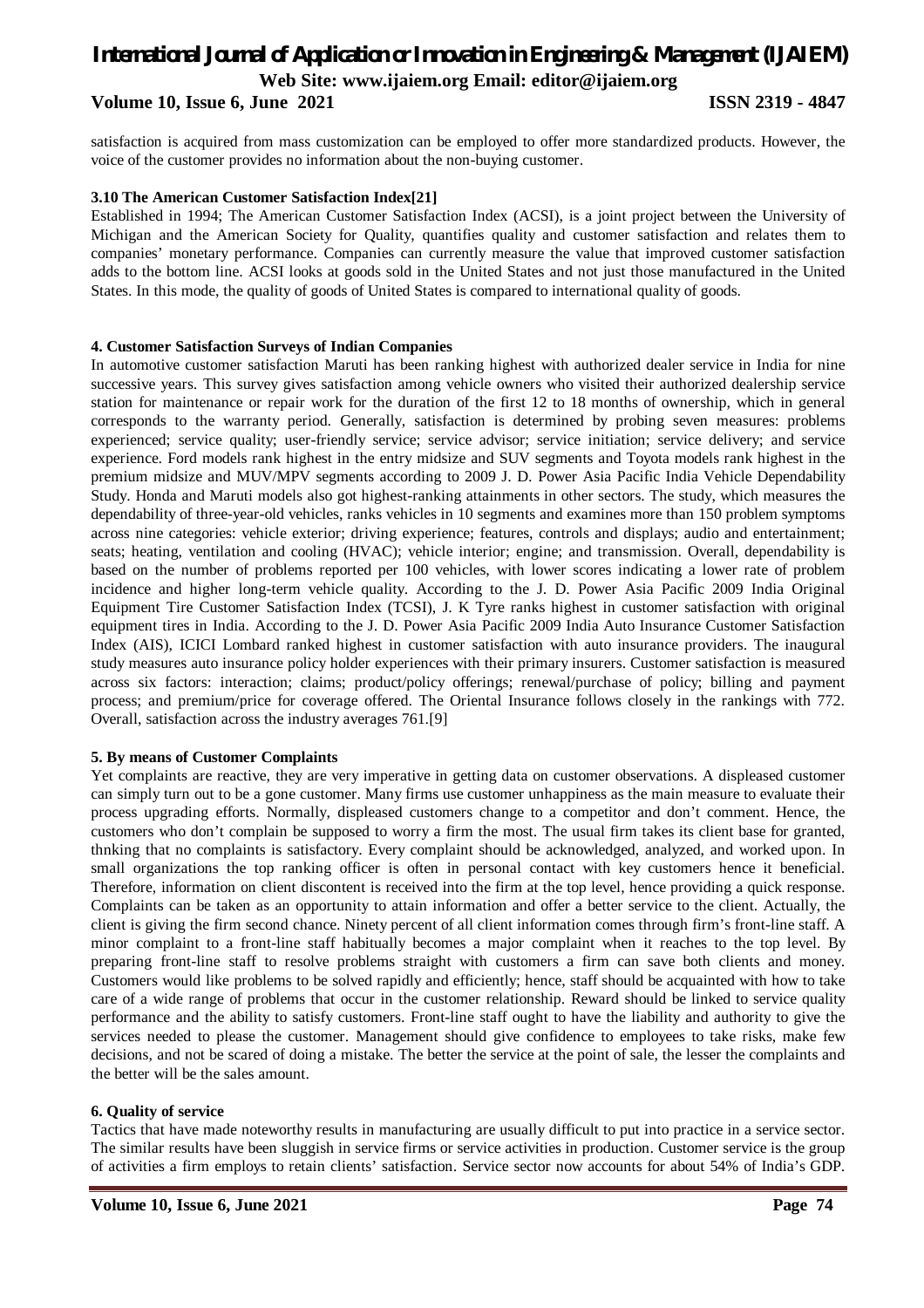**Volume 10, Issue 6, June 2021 ISSN 2319 - 4847**

Some of the industries which have been growing rapidly include mobile communication, software, hotels, insurance, call centers, healthcare and retails. Importance of service sector has therefore, increased significantly in the Indian industry.[10]

#### **6.1 Service Organization**

To make sure the equal level of quality for every customer, the firm must communicate to its employees the instructions for all tasks. A service quality handbook ought to be made with the explanation of all standards of service quality. From time to time, the whole process used by a company ought to be changed to provide better service. For instance, Indian Railways have totally improved their reservation structure during the last few years. Train seats/births from any station to any other station can be reserved from home and print their own ticket. The banking system revolution also has been extraordinary and made the dealing much easier. Belmont University reorganized its physical space to better serve its customers, the students.After many years of student complaints, Belmont created a one-stop Belmont Central where students can add or drop classes, get transcripts, file financial forms, cash checks, and do a myriad of other administrative tasks. Previously, students had to visit several buildings located at opposite ends of the campus to accomplish simple administrative tasks.[11]

#### **6.2 Customer Care**

Responses to customer complaints ought to be quick. If customers are treated with esteem they will just let off errors and definitely promote the firm. It is the customer who pays the wages." Staff must please customers, not superiors or management.

#### **6.3 Communication with customers**

A firm's contact to its customers must be constant with its level of quality of service. A customer will turn out to be displeased if there is a disparity between what has been advertised and what has been received. Customer relations are based on communication. A company ought to listen to its customers and set up a level of trust. Often, the primary impression a customer has of a company's website. If the firm's website is not customer-friendly, he will have a bad first impression. Iomega, the manufacturer of zip drives, improved both the content and the navigation and support tools on the organization's website. Within one year, customer satisfaction increased 40%, problem resolution rate was up 320%, and the cost per solution fell from \$10.00 to \$0.69.[12]

#### **6.4 Front-Line staff**

It is paramount to keep in mind three things about front-line staff:

- 1. Employ the best.
- 2. Build up the top employees into professionals.
- 3. Inspire the professionals to continue and excel.

To acquire that "best employee" on the front line, somebody with a pleasing personality should be employed. If staff is not happy, this will be reflected to the external customers. Front-line staff need to care, smile, possess a pleasant voice, and thank the customer often. Front-line employees must also be trained. Of course, front-line staff ought to have good communication and problem solving skills, and they ought to be authorized to resolve complaints. Customers realize when someone empathizes with their feelings and is actually trying to help. The ultimate is being too fair with your customers, keeping customers before costs. Ritz Carlton hotel employees may spend up to \$2000 to correct a deficiency or rectify a customer complaint.[13] Sales people at Nordstrom are so obsessed with the customer that when a customer left her airline ticket at the counter of the Nordstrom's women's apparel department, the sales associate took a cab to the airport to locate the customer and deliver the ticket to her.[14] For example, on a commuter flight one passenger wanted to board with a huge elk rack that wouldn't fit through the doorway much less in the carry on luggage compartment. The passenger was irate when the flight attendant, pilot, and baggage handler calmly explained why the elk rack wouldn't fit, as if it needed explaining. Finally, the baggage handler firmly stated that the passenger was either to take her seat or leave the aircraft. The passenger quickly left and the remaining fifteen passengers gave a round of applause. Despite one unhappy customer, the airline was left with fifteen very happy customers.[15]

#### **6.5 Leadership by Example**

No quality improvement can be successful without management's participation and, more prominently, commitment. Managers can best show their commitment to service quality by example. For instance, the CEO of Harley Davidson rides his bike to work.

He commented that if you build motorcycles for a living, you shouldn't ride to work in a Rolls-Royce.[16]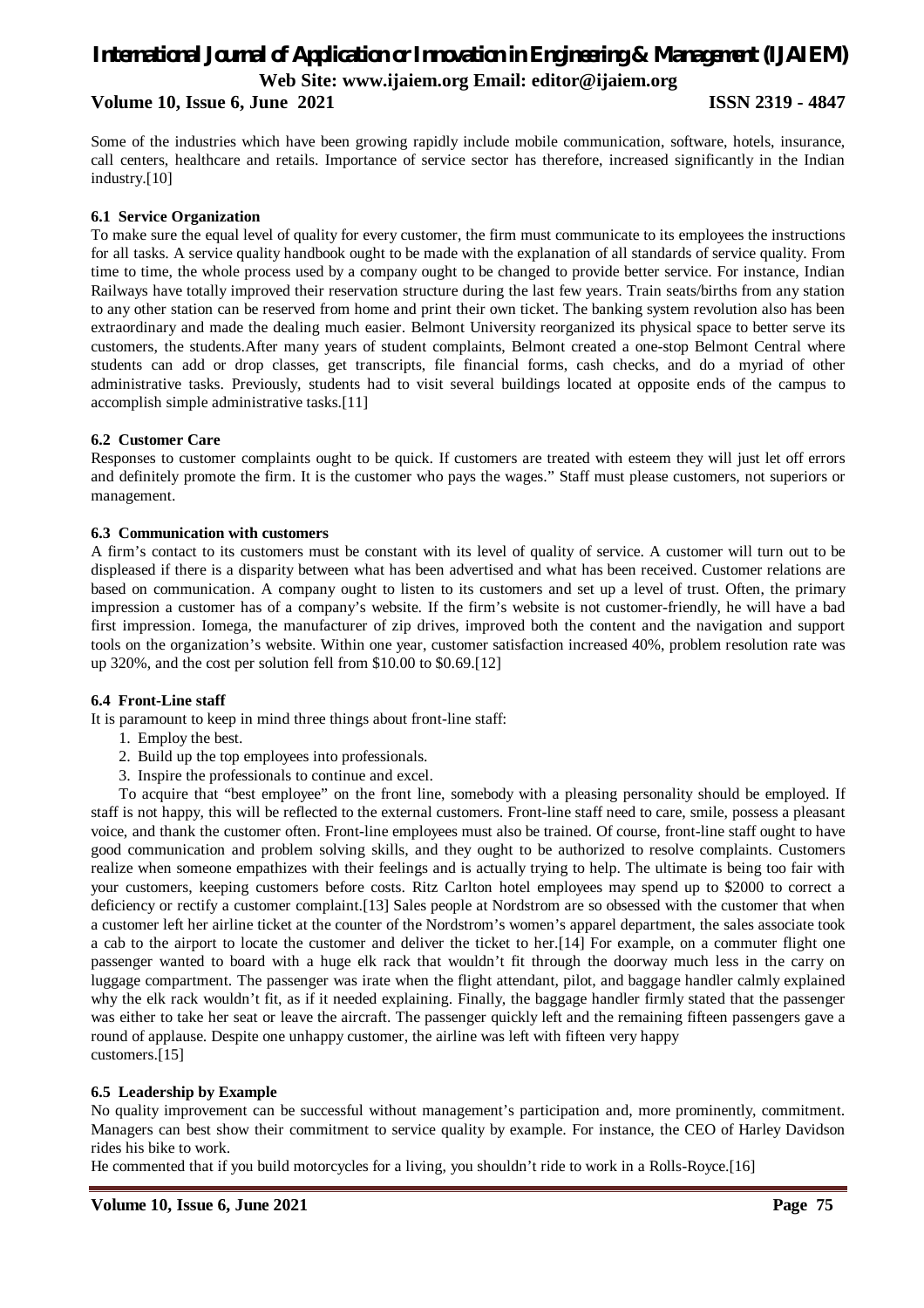**Volume 10, Issue 6, June 2021 ISSN 2319 - 4847** 

#### **7. Translating Needs into Requirements**

The Kano mode

l



Figure represents customer requirements. The Kano model represents three main areas of customer satisfaction. The first area of customer satisfaction, shown by the diagonal line, symbolizes explicit requirements. These comprise written or verbal requirements and are easily recognized, anticipated to be met, and usually related to performance. Satisfying the customer would be comparatively simple if these were the only requirements.

The second part of customer pleasure represents innovations, as represented by the curved line in the figure at upper left corner. A customer's written information is normally purposefully vague to avoid stifling new ideas during conceptualization and product definition. Since they are unanticipated, these creative ideas often enthuse and please the customer. These ideas become expected quickly.

The third and most important part of customer contentment represents implicit requirements, as represented by the curve in the lower right corner of the figure. The customer may really be ignorant of these requirements, or they may presume that such needs will be routinely supplied. Basic specifications often fail to take real-world manufacturing requirements into account; many are based on just industry standards or earlier. These implied needs are the most difficult to define but comes out to be very costly if overlooked.

Practically, the customer doesn't buy a specification; he buys the product or service to fulfill a need. Customers are keen to whatever best facilitates them get their desired outcome. Only matching a customer's needs is not sufficient; the firm has to exceed the customer's requirements.

#### **8. Customer Retention**

Customer retention is very necessary for a long term business goal. Customer retention stands for the acts that generate the needed customer satisfaction that generates customer loyalty, which in fact perks up the bottom line. What customers think of a service or a product can be obtained by customer satisfaction surveys, focus groups, interviews, and observations. Yet, what customer communicate believe is often different from what he does. Customer contentment ought to be measured also by using the hard measures of cash register receipts, market share, the degree of customer retention, and the number of referrals from customers. The superior firms have established a connection between customer satisfaction and the bottom line. The analysis identifies the number of customers and the revenue at risk. Customer retention takes customer contentment to the further by finding what is really essential to the customers and ensuring that the customer satisfaction organism focuses valuable resources on things that in reality matter to the customer.